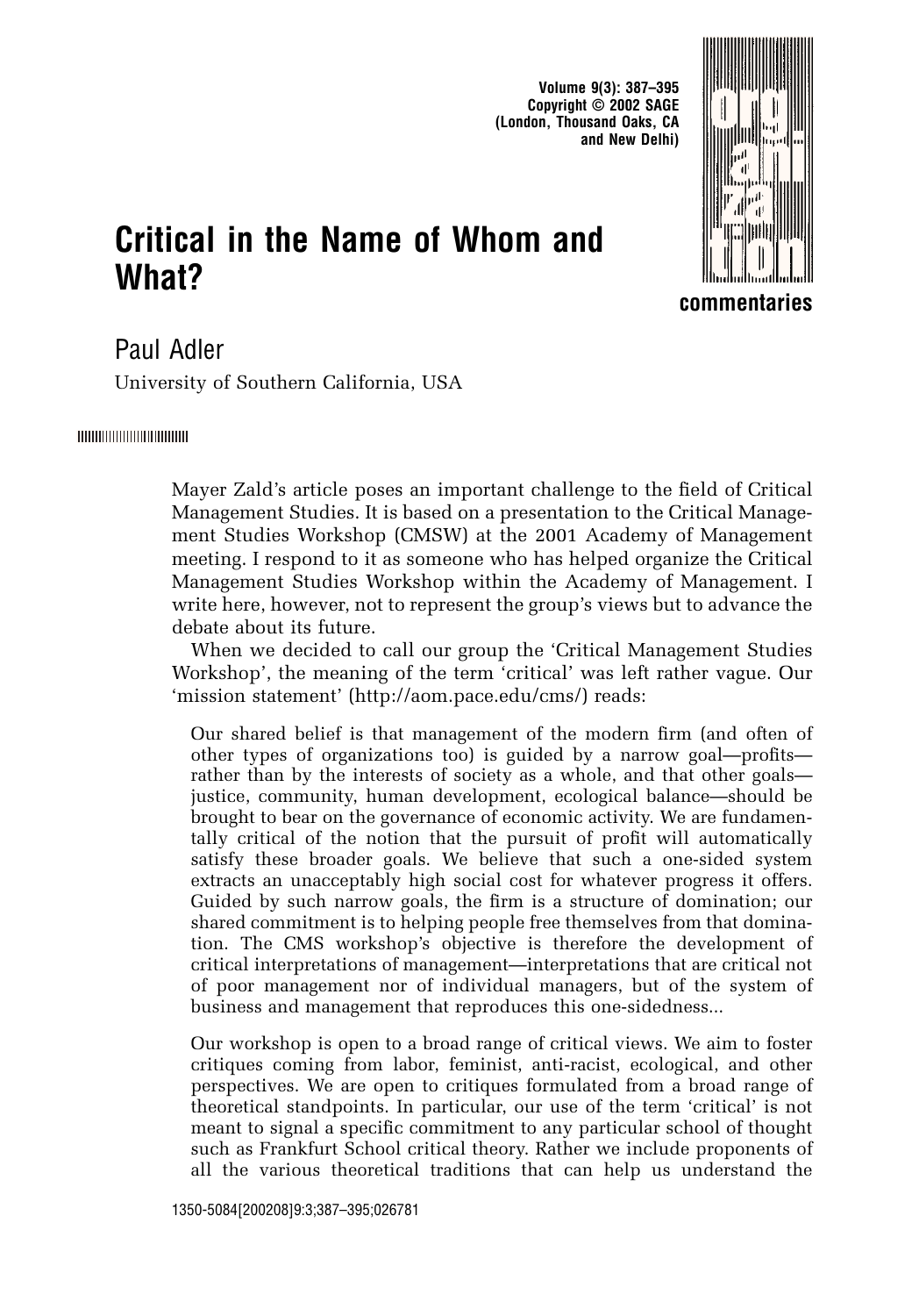

Symposium: On Critical Management Studies

oppressive character of the current management and business system. To use some of the labels ready at hand, these traditions include, but are not restricted to: marxist, post-marxist, post-modernist, feminist, ecological, irreductionist, critical-realist, post-colonial.

Mayer captures the spirit of this statement well: it reflects a combination of left values and post-positivist methodology. I would add, however, that while it kept the door open to people whose primary commitments were more philosophical—critical for example of a reductionist prison-house of modernist epistemology—the statement included a lengthy enough list of more substantive, left value commitments that it was clear that if you did not also share these latter, you were not going to feel at home.<sup>1</sup>

Within that span, the CMSW organizers adopted a 'big tent' strategy. We did not at the outset specify too clearly what we were for or whom we were speaking on behalf of. Over the last couple of years, however, we have begun tackling these issues more explicitly, and as part of this effort, we invited Mayer Zald to address our 2001 meeting in Washington, DC. His talk, presented here in essay form, first situates Critical Management Studies in the broader intellectual and academic history, and then confronts us with a choice: should we aspire to play a marginal or a more central role in management education?

In the paragraphs that follow, I offer some thoughts on this choice. My reflections can be organized under the three central terms of the title critical, whom, what—taken in reverse order. This will lead us to the choice Mayer poses for us. In addressing it, I will argue for a third alternative.

#### **In the Name of What?**

Our mission statement, while broad, was radical, arguing for 'critical interpretations of management—interpretations that are critical not of poor management nor of individual managers, but of the system of business and management that reproduces this one-sidedness'. A concern with exploitation and domination does not justify the radicalism implied by this statement unless we also believe that a better, qualitatively superior form of society is possible. This premise raises two issues.

First, quite a few people who share at least some of the CMSW mission statement's sentiments felt that the statement was too 'negative'—that we should be defining CMSW by what we stand for, not just by what we stand against. They argued that our critique should be in the name of some specifiable alternative.

Among the CMSW organizers, some resisted this specification. I, for one, felt that either such a statement would end up entirely banal, watered down to the lowest common denominator, or the effort to write something more substantive would destroy CMSW before it got off the ground because too few of us would ever be able to agree on anything much. Moreover, I share the view—a traditional one on some parts of the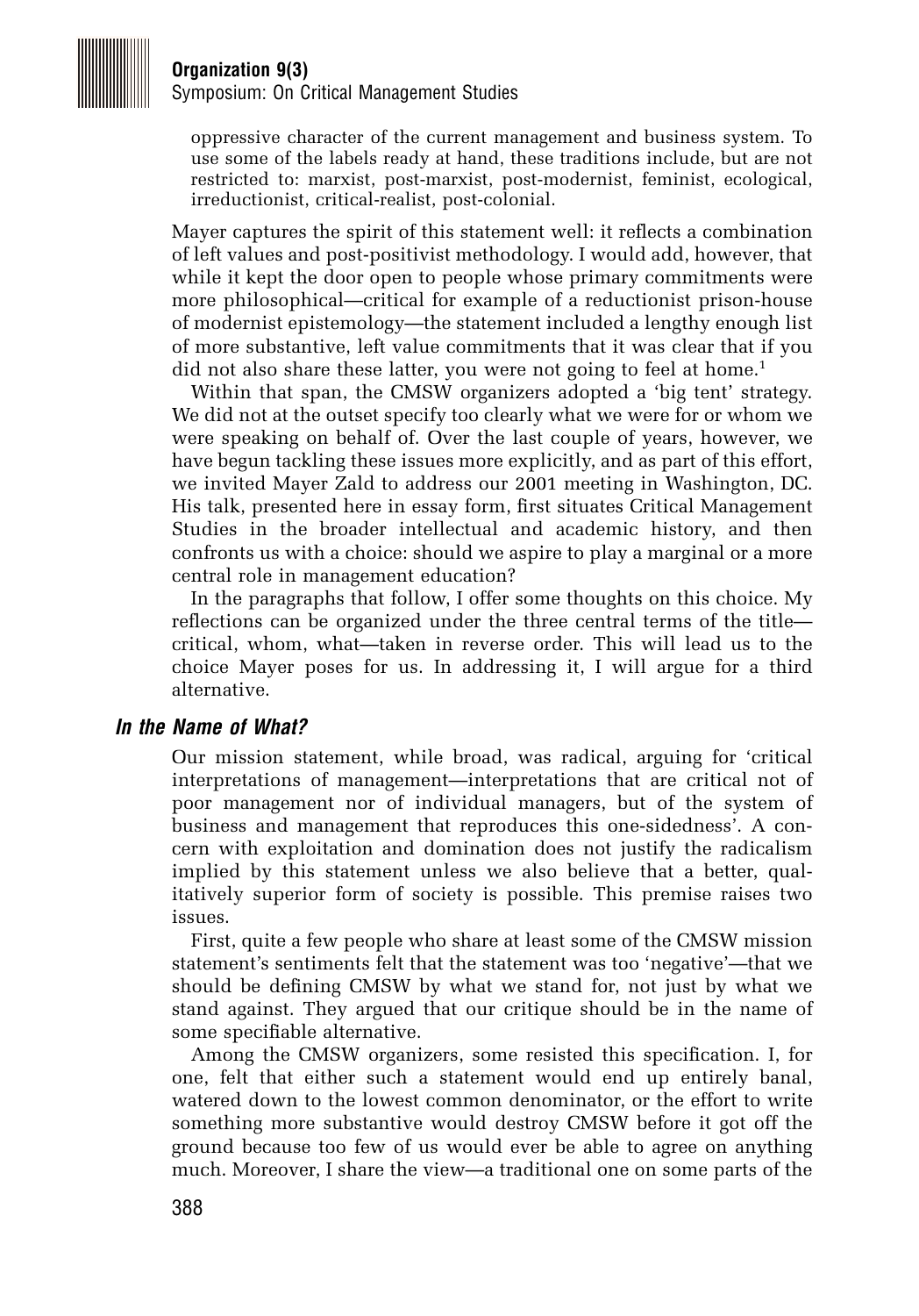

#### **Critical in the Name of Whom and What?** Paul Adler

left—that this demand for blueprints was a red herring, that it represents a kind of petty-bourgeois-intellectual effort to assert control over a process of struggle and change that is necessarily somewhat chaotic.

Second, what rationale do we offer for this belief in the possibility of a superior form of society? After all, active involvement in and compassion with worthy struggles are quite compatible with a strong conviction that capitalism with all its faults is the best history will have to offer. Fukuyama's 'end of history' thesis does not commit its proponents to militant defense of the status quo. His theory only excludes any struggles that threaten the basic capitalist matrix of society, since they encourage a 'dangerous illusion'.

'Critters' (as we call ourselves in the CMSW) differ in the motivation of their radical critique of the current socio-economic system. Some find that this commitment is only partly rational in origin. Speaking personally, my own stance is partly a function of values inherited from my parents and their community. To the extent that my commitments are theoretically grounded, it is by a kind of paleo-marxist *reductio ad absurdum*: if the current capitalist form of society is but the latest in the sequence that humankind has witnessed, then it defies reason that this should be the last and the best humanity can do for itself. A better form of society must surely be possible.

I don't think we know much about what this more advanced form of society would look like, and, as I explained earlier, nor do I think that in forming CMSW we need to. But, as I see it, the premise of CMSW is that an alternative is possible. CMSW supporters are indeed purveyors of what friends of Fukuyama might think of as a dangerous illusion.

Concretely, this conviction drives critical management research in the direction recommended by Mayer at the end of his essay—toward a greater focus on the role of macro, socio-economic context in shaping action for meso- and micro-level action by and within firms. Mayer is surely right in arguing that this theme should figure prominently in Critical Management Studies.

#### **In the Name of Whom?**

I have used Fukuyama to help define one boundary of CMSW, but, in doing so, I have surreptitiously pulled the blanket to my side of the bed when it comes to the 'Whom' question. My own view is that the key target of CMSW's critique should be the capitalist, market-based form of society, and our critique should be primarily but not exclusively in the name of working people.

This view is probably not shared by all current self-identified critters. I'll mention just two of several possible alternatives. Some critters probably see gender oppression as their major concern and come to CMSW looking for people who share a more radical and less managerialist position in that struggle. Patriarchy might be the defining category for them. And some critters might see ecological destruction as their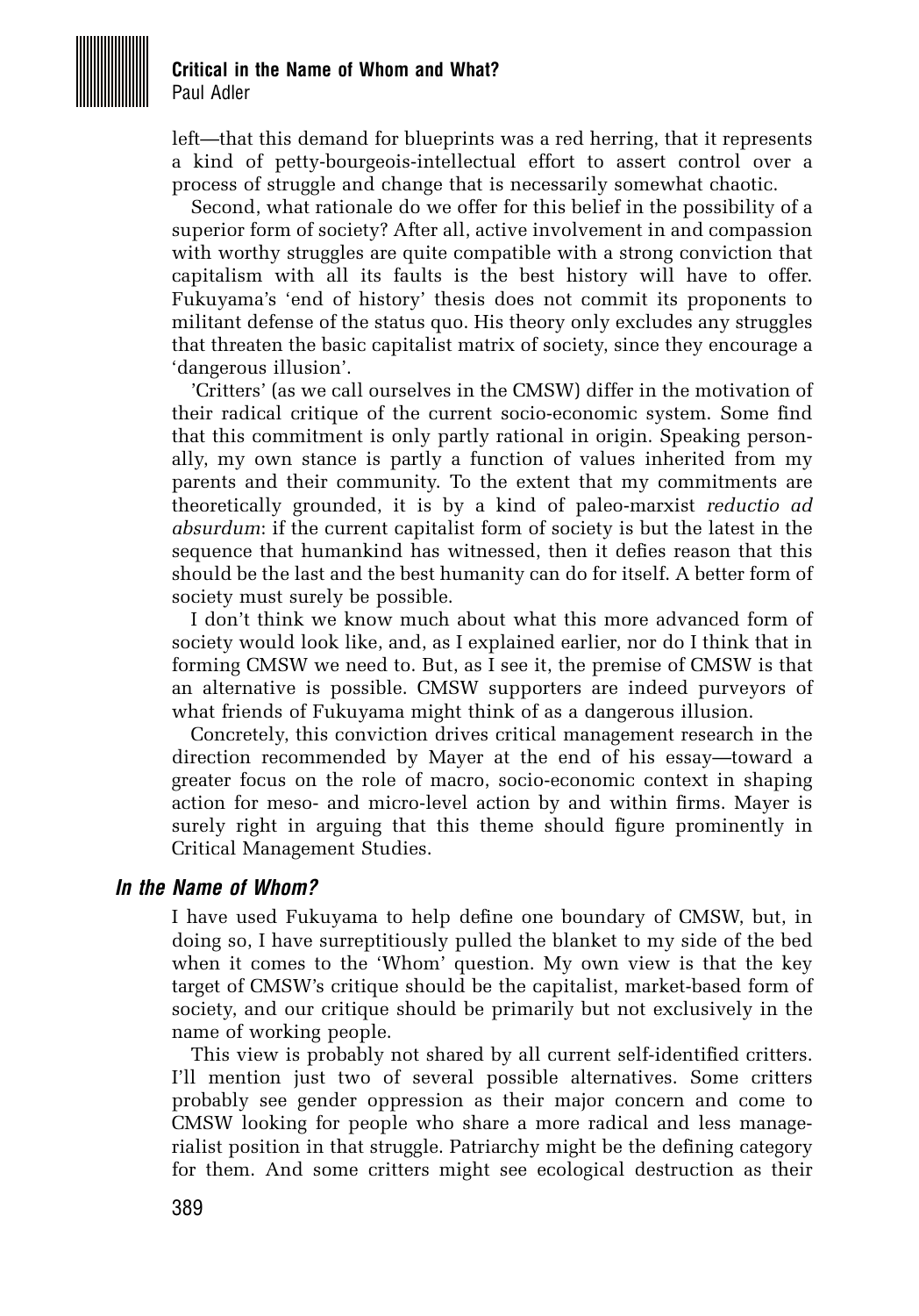

Symposium: On Critical Management Studies

major concern, and come to CMSW looking for ecologists who share a deeper and less managerialist critique of productivism.

The debates here (the contemporary pertinence of class, the relationship between these various lines of division, the autonomy of social movements, etc.) are long-standing and difficult. But, as I see it, such discussions are an important part of CMSW's raison d'etre. I would like to see CMSW become a forum in which critters can explore these various 'dangerous illusions', and in the process of this exploration find more common ground and basis for common action.

Concretely, this raises a set of issues that Mayer does not address but which seem crucial to understanding the possibilities facing Critical Management Studies—the role of various stakeholders in the business school.<sup>2</sup> If Critical Management Studies is more popular in Europe, it is surely due not only to more hospitable intellectual traditions. Surely it has something to do with the strength of unions and their power as stakeholders in these societies—and in their business schools. Part of the agenda of CMSW therefore needs to be an effort to build bridges between business schools and unions and other progressive social forces, so that business schools no longer serve merely as a corporate-controlled breeding pond. This would, in turn, further legitimate research in the name of the subaltern.

#### **What Kind of Critique?**

At the heart of the question 'Critical in the name of whom and what?' is the key issue posed for us by Mayer's essay—the nature of the critique we try to advance. This is surely an issue for critters whatever their professional roles, but, following Mayer, I will concentrate my comments on business school academics. I see a number of possible answers. I will frame them as if we agreed that the 'whom' is workers, but I think the reasoning probably also applies to other 'subjects'.

A first possible answer is a 'militant' one. It is one premised on a commitment to the victims of corporate power. This answer is consonant with—and happy with, or at least resigned to—Charles Perrow's oxymoron quip and with Mayer's marginality scenario. Indeed, we can use our academic positions as a pulpit from which to engage campaigns in words and deeds against the corporate world's malfeasance. In this approach, our teaching role is harder to justify (one might ask: 'Why bother with these people?!'), but our research role can take the form of consciousness-raising, or at least hellraising and muckraking. Business schools are, after all, usually at least nominally part of universities, and those of us with tenure in such institutions have a broad margin of academic freedom we can leverage. Even those of us without tenure can usually create some margin for action.

As I will explain shortly, I don't think this is the strongest possible position, but it is nevertheless a powerful one. We certainly need a lot more muckraking. And, after all, why not use our pulpits to encourage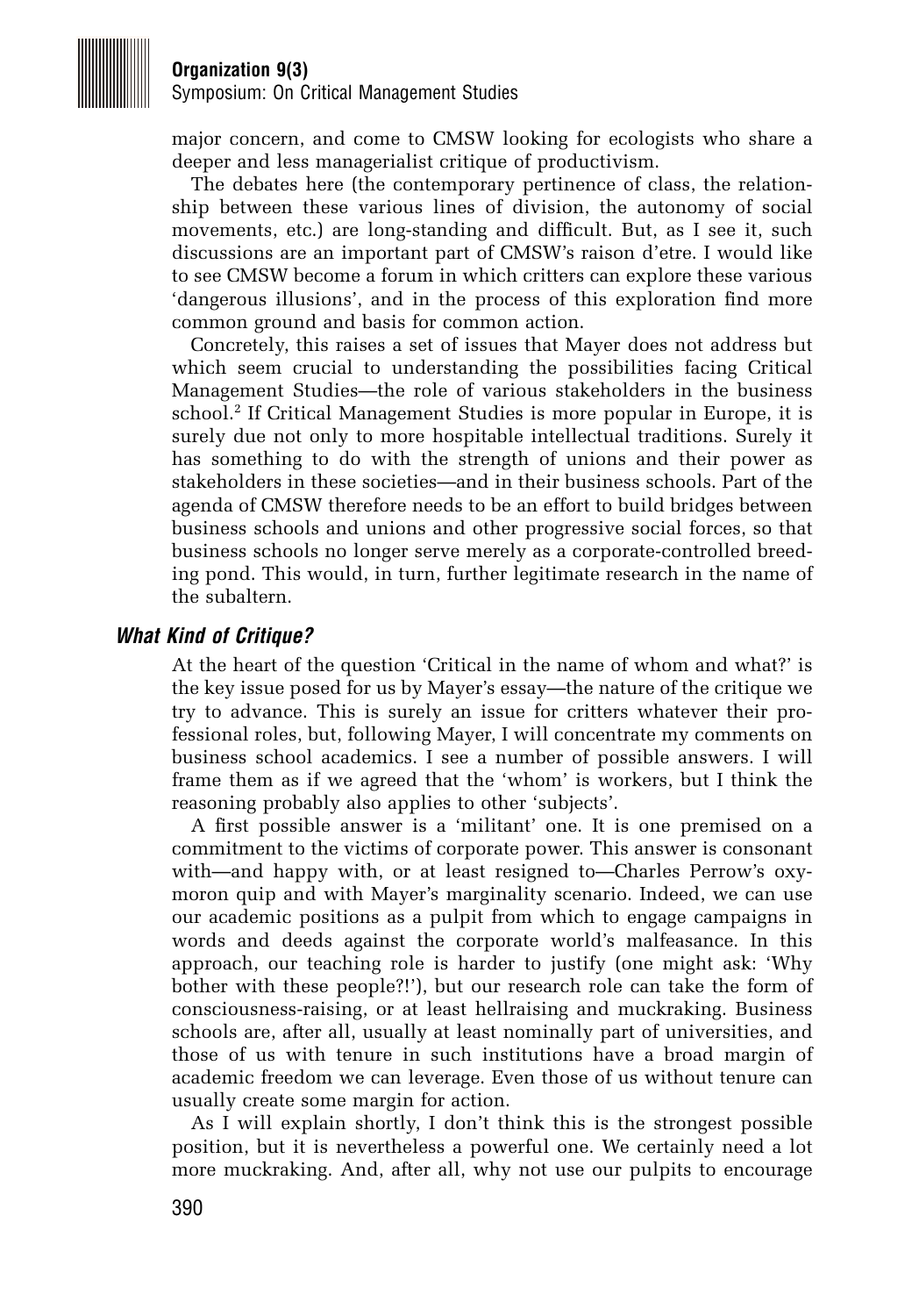

#### **Critical in the Name of Whom and What?** Paul Adler

our students—even MBA students—to renounce shareholder wealth and devote themselves to worthier causes?

Mayer proposes a second possible answer. I think of it as 'humanist' in nature. As I understand him, it is premised on the idea that managers are people too (if you will forgive the flippancy). As people—as humans endowed with empathy and with notions of justice, and as citizens managers may feel profoundly ambivalent about their managerial roles. We can help students who are or want to become managers deal productively with that ambivalence—productively, that is, not from the point of view of maximizing shareholder wealth, but from the point of view of the students' personal development—helping them make more reflective choices.

This position seems to be easier to envisage for those of us teaching in schools of public administration rather than business administration and for those of us teaching undergraduates rather than (more vocationally oriented) MBA students. In the MBA classroom, the profit imperative of the corporation and students' own professional focus make this position harder to sustain. Nevertheless, even in the MBA programs, I agree with Mayer that we could engage a more serious battle for the heart and soul of the curriculum in the name of what Mayer calls an enlightenment/ reflexive model.

This humanist position has much to recommend it. It would surely be a huge step forward were it to be adopted to guide management education. And, whereas the militant position offers little guidance on how we should relate to our students, the humanist position encourages a promising, respectful engagement. On the other hand, whereas it is easy to see how the militant position can help orient us in our research roles, the humanist view offers less guidance here. Moreover, while the humanist view specifies a pedagogy (akin to Dewey's) that can support students' personal development, it says little about the content of our teaching.

The humanist position has a crucial limitation, one that Mayer mentions then passes over quickly. It is that 'such an epistemology need not be "critical" in the sense of left criticism' (p.??). Indeed, while this humanist position reflects our post-positivist commitments, it leaves out our left commitments. While critical management scholars can and should support humanist pedagogies, I think that we should develop a distinctively critical content—critical in the sense discussed in the previous sections, namely a leftist one.

I see a third possibility that might satisfy this criterion—I'll call it 'progressive'. I believe that it preserves our left values (even if postmodernists will balk at its philosophy). It incorporates some aspects of both the humanist and the militant positions. In the balance of this essay, I will try to articulate one form this progressive position could take.

On the progressive view, managers at pretty much all levels in a capitalist corporation play a contradictory role. On the one hand, they are part of what Marx called the 'collective worker', contributing expertise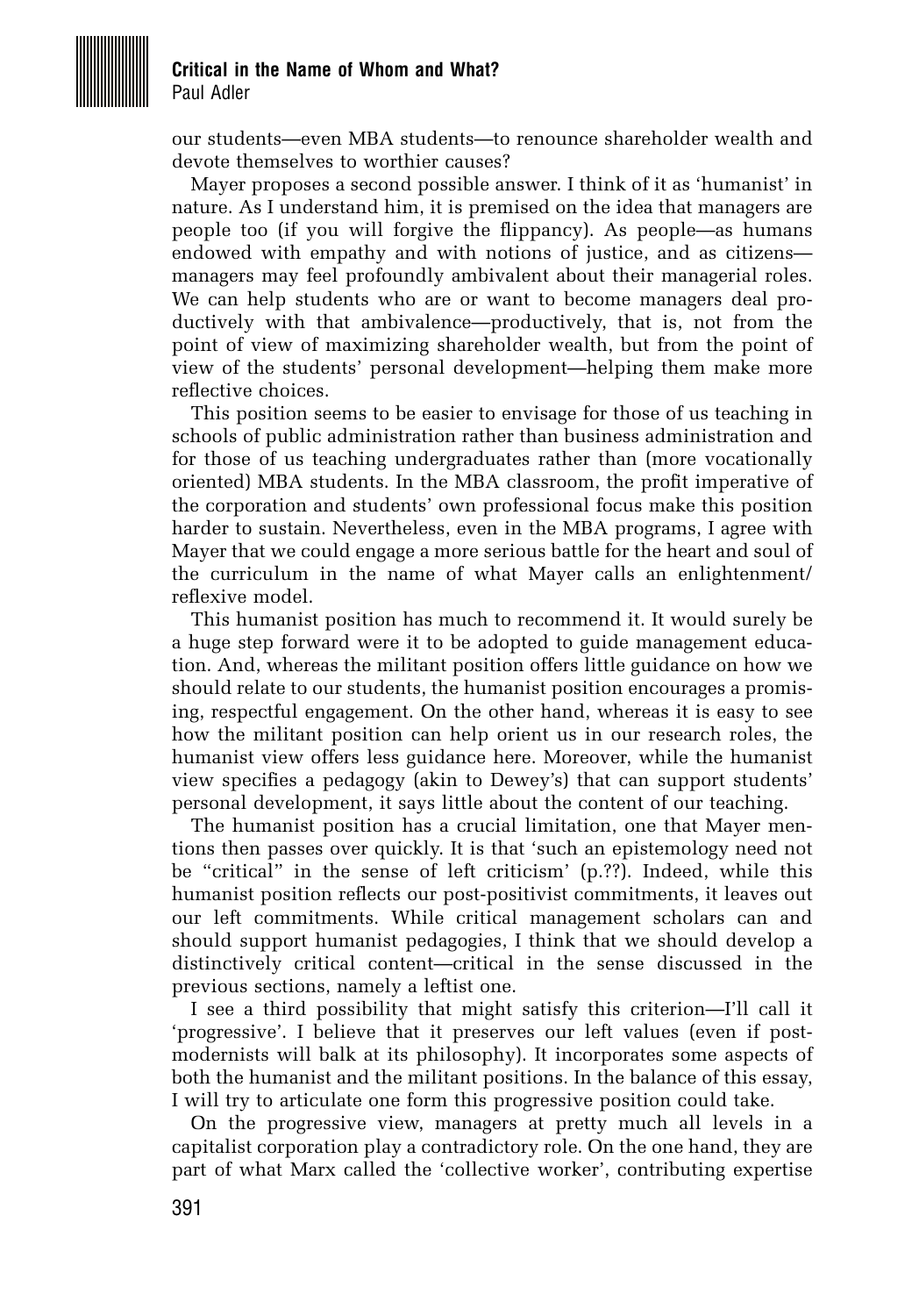

Symposium: On Critical Management Studies

and assuring coordination. On the other hand, they are the agents of the intrinsically exploitative wage relation and of the coercive domination of the market. In our teaching role, I think we can help would-be managers to become aware of this contradiction that they will be living, and help them reflect on how it shapes the practice of business management. (This point honors the humanist position.) In our research role, such a vision of an internally contradictory social structure seems like a critical resource for studies of management that aspire to show that the present social structure is not immutable and that the social could be structured otherwise.

Many people, especially among proponents of the militant view discussed earlier, criticize this progressive position. Some argue that managers play no productive role, by definition. Others accept that it is meaningful to distinguish these two roles, but argue that the productive one is only 'notional' because in a capitalist society it manifests itself only in the form of the latter, exploitative role.

I think these criticisms are wrong in theory and in practice. In theory, the contradiction between the two roles played by managers—just like the contradictions between other basic pairs in marxist theory, most fundamentally, use value/exchange value and forces of production/ relations of production—is real, not just notional. It is not just a contrast between what should be and what is. It is a real contradiction between two objective forces whose interaction shapes the dynamics of change.<sup>3</sup>

As I see it, one of the main sources of hope for the eventual emergence of a superior form of society is, as the Communist Manifesto argues (a bit ambiguously, to be sure), the real and growing contradiction between the development of the forces of production (productive capabilities) and the maintenance of basically capitalist relations of production (property rights). Under conditions of advanced capitalism, the cumulative development of the forces of production tends over time to render increasingly obsolete the existing relations of production. More specifically: workers' cognitive and social capabilities are elements of the forces of production, and, over the long term and in broad aggregate, the pressure of competition forces firms and societies to upgrade those capabilities. The development of capitalism thus tends to create a working class that is increasingly sophisticated and increasingly capable of undertaking successfully the kind of social transformation we hope for. (An Appendix elaborates on this idea.)

This developmental effect is, of course, only found in the broad aggregate. Individual firms often have other ('low road') ways of assuring profitability. And, in their exploitative roles, managers end up hurting lots of workers in the struggle for profit-by-any-means. (This point honors the militant position.) But, in their productive role, some managers (particularly, lower-level ones) might become potential allies, insofar as their productive role is salient in their self-concept. And, whatever their subjective self-concept, they often also (consciously or not) help to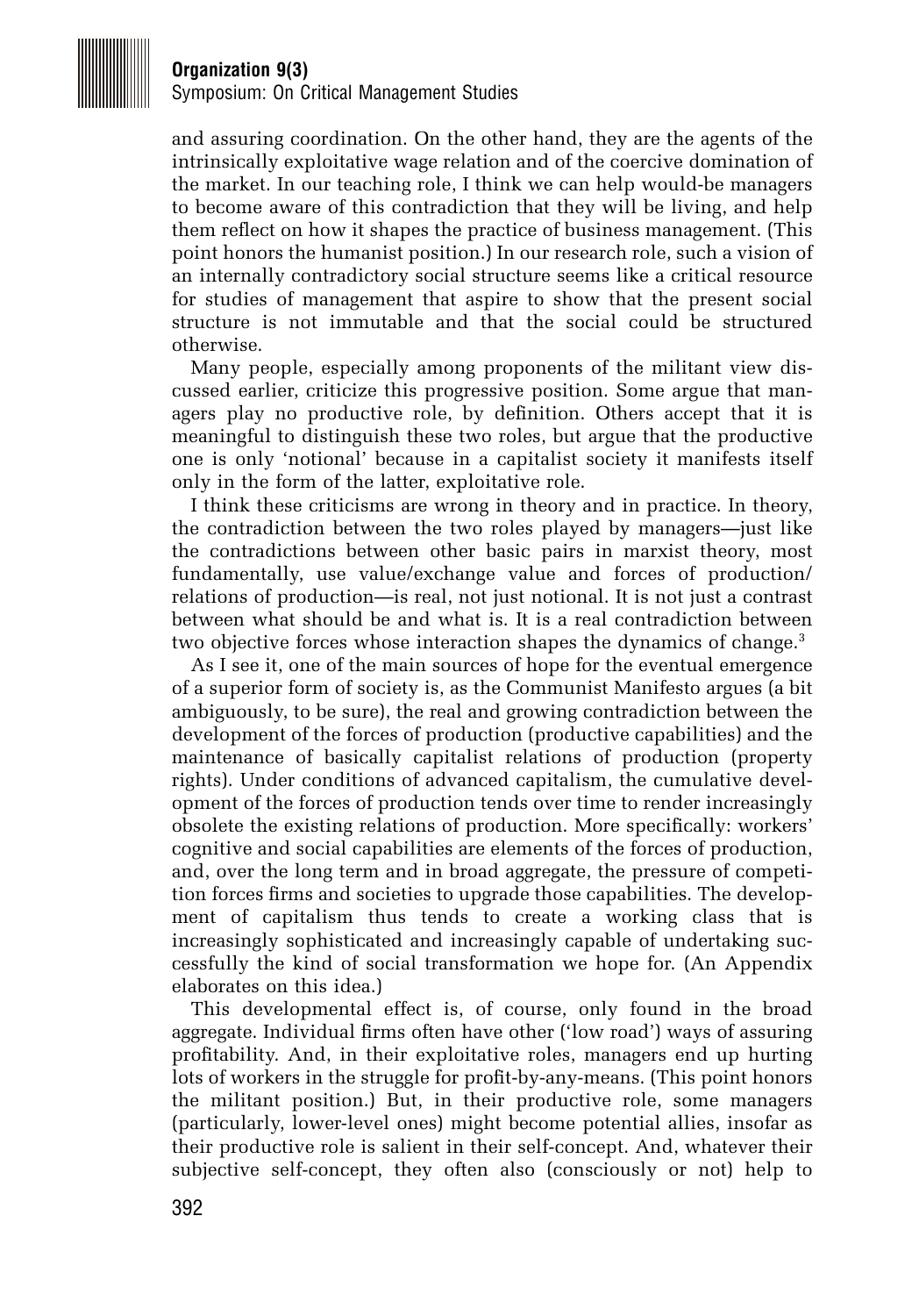

#### **Critical in the Name of Whom and What?** Paul Adler

upgrade workers' capabilities. Workers' capabilities, of course, are only one prerequisite for radical social transformation—people will also need motivation (to evoke the old distinction between the class-in-itself and the class-for-itself). But assuring this motivation is, I think, primarily the responsibility of the ideological and political spheres, as distinct from the sphere of production. As lords of the realm of production, managers often help develop, inadvertently or deliberately, working-class capabilities.

The implication of this way of putting things is worth pondering. On this premise, critters can embrace a role helping managers to be more effective—in their productive role—and to be more lucid about the tensions between their productive and exploitative roles. The latter implies that our position as critters in business schools will still be somewhat uncomfortable (as suggested by the militant position). After all, if we believe this story, there are surely more urgent tasks than the education of managers. But it does promise to get us further towards our goals than either the militant or humanist positions by themselves. Managers often experience as personally painful and ethically repugnant the tension between the imperatives of profit and those of productive upgrading. Giving voice to these concerns and making them intelligible in the form of a critique of the existing order—that is the progressive program for Critical Management Studies I would propose in response to Mayer's essay.

## **Appendix**

The progressive view I advocate runs counter to thinking dominant on the left today. When Marx writes that capitalism develops its own 'gravediggers', the dominant interpretation takes him to mean that capitalist development creates a class with so little left to lose that it has no alternative but to revolt. As I see it, however, the strongest of the various, and not entirely consistent, storylines articulated by Marx is very different.

I think Marx is more fruitfully interpreted as arguing that the development of capitalism implies the development of an increasingly sophisticated working class, characterized by progressively higher education levels, broader world-views, more powerful cognitive capabilities, and more advanced ethical values. (I take 'working class' to include skilled and unskilled, blue- and white-collar employees who are excluded from real ownership of the means of production and forced to sell their laborpower. Even by Wright's restrictive standards, this class of 'non-owners without organizational assets' constitutes a majority (Wright, 1985: 195).) On this view, the motivation for fundamental social change is not growing misery but growing anger at capitalism as a system—at the destructiveness of its ongoing economic cycles, its persistent inequalities, its environmental irresponsibility, and its government subservience to corporate interests. It is precisely because the working class becomes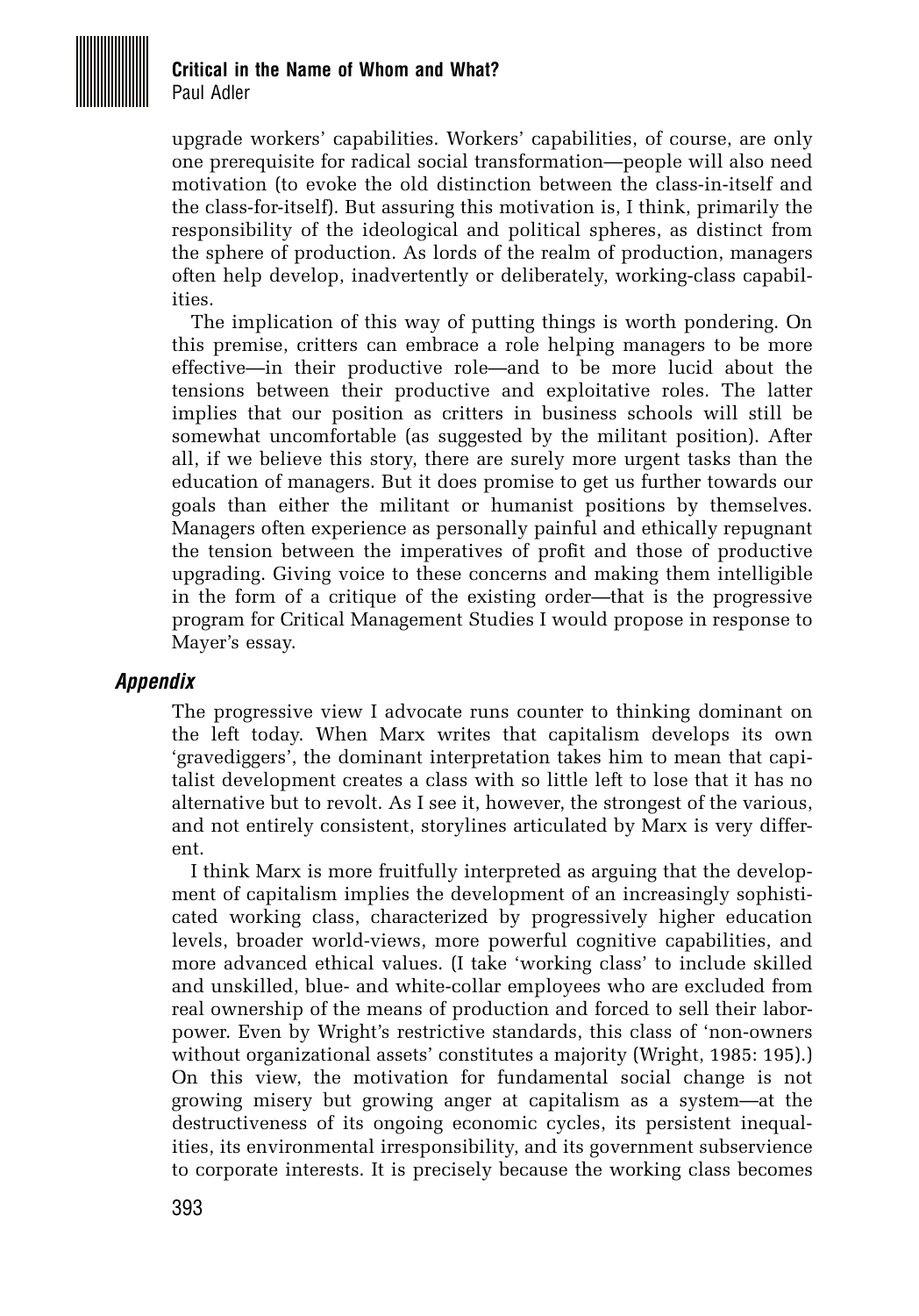

Symposium: On Critical Management Studies

more sophisticated that it is increasingly likely—over the long run, in secular tendency—to take on successfully the task of radically transforming society.

This reading of Marx was standard until World War I, but was subsequently eclipsed. That's why I called it 'paleo-marxist' in my essay. Ideologically, it went hand in hand with a sense of the historical inevitability of socialism and a great self-confidence on the part of the major working-class parties. 'Socialism or barbarism' was both a prediction about the long-term prospects and a slogan for action.

Since then, the more radical parts of the left, starting with Lenin, have argued that the progressive view concedes too much continuing legitimacy to capitalism. After all, these folks argue, if capitalism continued to foster the development of working-class capabilities, then why should we be so radically hostile to it? Instead of locating the source of historical change in the contradiction between forces and relations of production, much twentieth-century marxism (particularly the versions found on the revolutionary left) increasingly located it in the conflict between classes.

This thinking led the revolutionary left to endorse the 'absolute immiseration' thesis in various guises. In assertions and by the implication of its polemic, we were asked to believe that the development of the forces of production had already peaked by the early 20th century—a proposition that is difficult to sustain given the subsequent waves of innovation. That society's productivity could increase only if socialism replaced capitalism—disconfirmed by subsequent rates of productivity growth. That the future of the working class under capitalism was one of worsening living and working conditions—notwithstanding the considerable improvement in both for most workers over the 20th century. And that imperialist expansion of capitalism could only worsen the lot of people in less developed countries—against the evidence of considerable widespread, albeit far from universal, improvements in morbidity, mortality, standards of living, and education.

To be sure, the reasons for the waxing and waning of support for the idea of a socialist alternative (rather than for a humanized capitalism) have more to do with politics than with theory. But theory as silly as immiseration is surely also a contributing factor. It is hardly surprising that so many critically minded people turned against the very idea of a form of society beyond capitalism when its key justifications were based on such empirically untenable propositions.

I call my own views paleo-marxist because I think there is a very cogent story we can tell about the fundamental limitations of capitalism, about how they coexist with a continuing upgrading of worker capabilities and technological infrastructure, and about how this combination spells an increasing probability of radical change in the form of society. I think this standpoint affords us a fruitful angle of approach to our research, teaching, and political tasks.